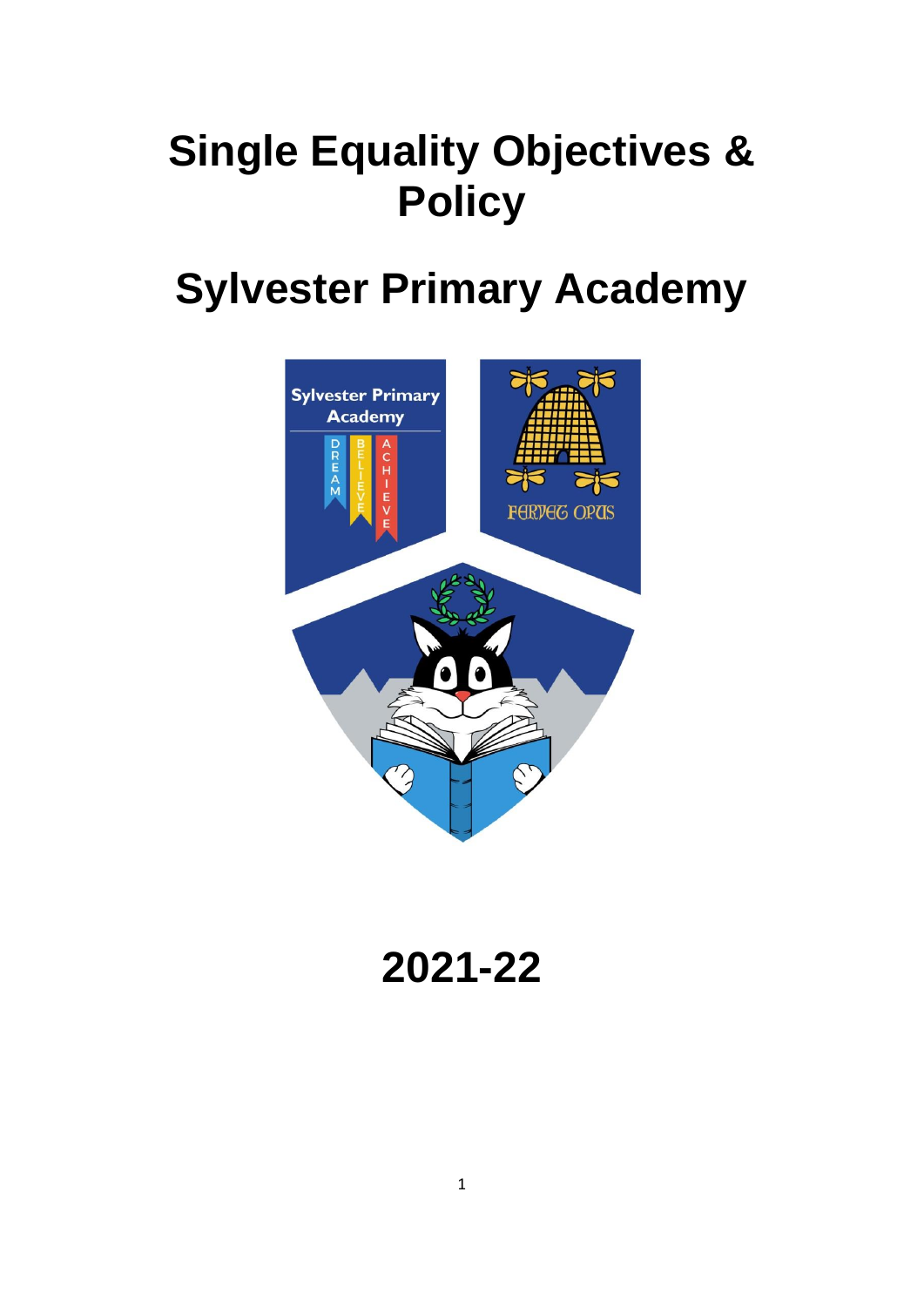### **SYLVESTER PRIMARY ACADEMY– EQUALITY POLICY 2021/22**

This single policy replaces separate policies the school has on race, disability and gender to eliminate discrimination, advance equality of opportunity and foster good relations. It reflects the legal duties set out in the **Equality Act 2010** and **non-statutory guidance** set out by the government in December 2011 and March 2012. Part One sets out the school's aims to promote equality of opportunity and comply with the Act; Part Two sets out the legal duties which are referred to in Part One.

## **Part one Equality Objectives**

The primary aim of Sylvester Primary Academy is to enable all pupils to take part as fully as possible in every part of school life by developing the children's self-confidence, recognising their strengths and encouraging them to achieve their full potential.

Sylvester Primary Academy will take steps to advance equality of opportunity, foster good relations and eliminate discrimination or harassment across all the protected characteristics (age, race, gender reassignment, disability, marriage and civil partnership, religion and belief, pregnancy and maternity, gender, sexual orientation) within the school community.

This means:

- We will take reasonable and necessary steps to meet the needs of our pupils by using a variety of approaches and planning reasonable adjustments for disabled pupils, enabling our pupils to take as full a part as possible in all the activities of the school. We will make reasonable adjustments to ensure the school environment and its activities are as accessible and welcoming as possible for pupils, staff and visitors to the school. We are also committed to ensuring staff with a disability have equality of opportunity.
- We will actively encourage positive attitudes towards pupils and staff and expect everyone to treat others with dignity and respect.
- We will regularly consider the ways in which the taught and wider curriculum will help to promote awareness of the rights of individuals and develop the skills of participation and responsible action.
- We will regularly consider the ways in which our teaching and the curriculum provision will support high standards of attainment, promote common values, and help students understand and value the diversity that surrounds them, and challenge prejudice and stereotyping.
- We will monitor the progress and achievement of pupils by the relevant and appropriate protected characteristics. This information will help the school to ensure that individual pupils are achieving their potential, the school is being inclusive in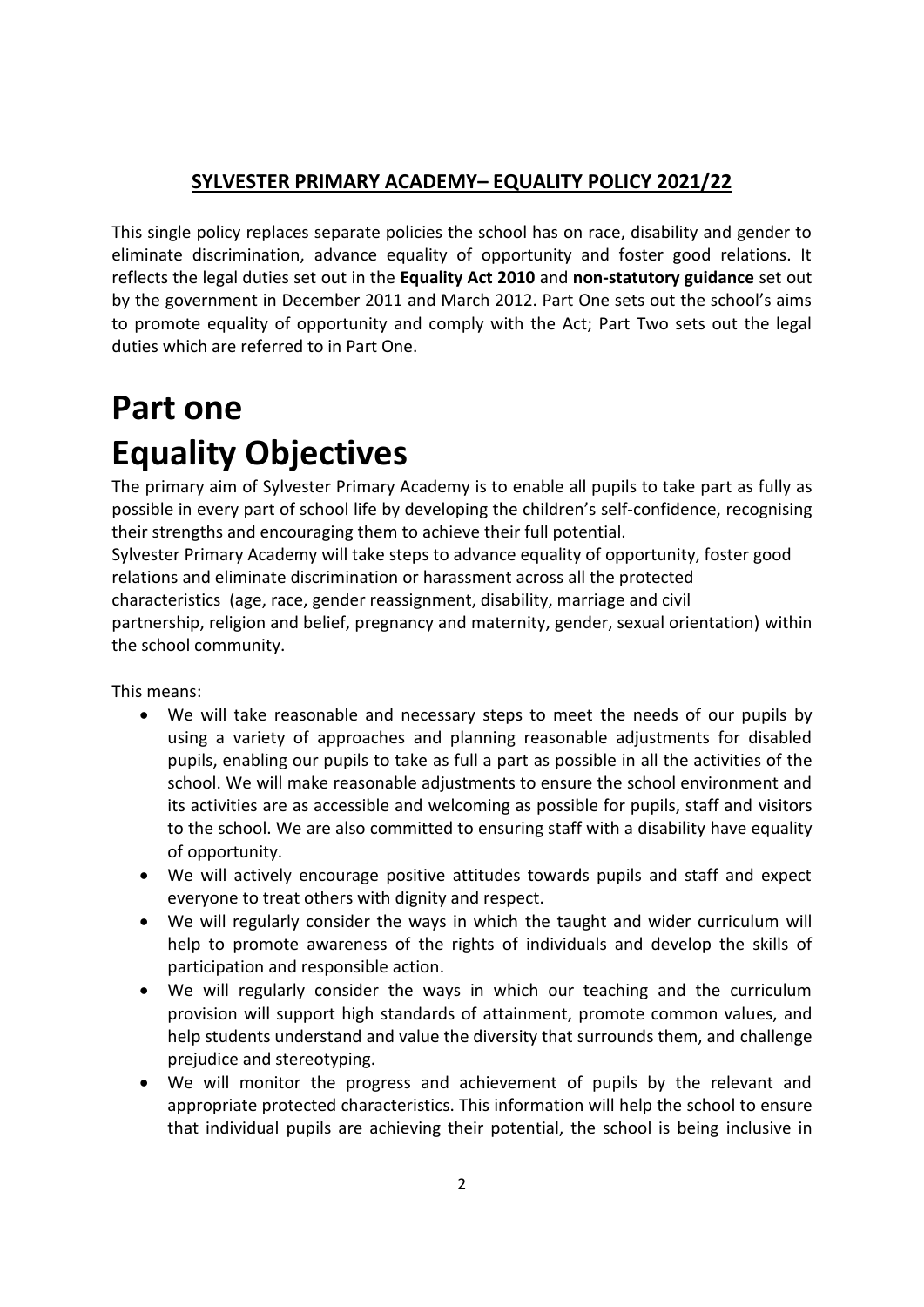practice, and trends are identified which inform the setting of our equality objectives in the school improvement plan.

- We will collect and analyse information about protected characteristics in relation to staff recruitment, retention, training opportunities and promotions to ensure all staff have equality of opportunity. We will not ask health-related questions to job applicants before offering a job, unless it relates to an intrinsic function of the work they do. We will make reasonable adjustments such as providing auxiliary aids for our disabled staff.
- Staff will ensure the curriculum is accessible to all pupils with special educational needs and disabilities (SEND) or those for whom English is not their first language. Auxiliary aids and services will be provided for them, where reasonable adjustments are required. By planning ahead, staff will ensure that all pupils are able to take part in extra-curricular activities and residential visits, and the school will monitor the uptake of these visits to ensure no one is disadvantaged on the grounds of a protected characteristic.
- We will seek the views of advisory staff and outside agencies and partnerships with other schools where this is needed. In planning the curriculum and resources the school will take every opportunity to promote and advance equality.
- Bullying and Prejudice Related Incidents will be carefully monitored and dealt with effectively.
- We expect that all staff will be role-models for equal opportunities, deal with bullying and discriminatory incidents and be able to identify and challenge prejudice and stereotyping.
- We will ensure pupil/parent/staff consultation is regularly sought in the development and review of this policy.
- We will regularly seek the views of pupils, parents, advisory staff and visitors to the school, to ensure that the school environment is as safe and accessible as possible to all school users. We will regularly review our accessibility plans.
- The school welcomes a diverse range of candidates and encourages those who are currently under-represented to join.
- We will ensure that all staff are aware of their legal duties under the Equality Act 2010, the different forms of discrimination and what 'reasonable adjustments' mean in practice.

These equality objectives will be reviewed and reported on annually.

### **Part Two**

#### **Our Legal Duties**

Legislation relating to equality and discrimination is laid out in the Equality Act 2010. This legislation covers employment (work), the provision of services and public functions, and education. Employers (schools) are liable for discriminatory acts of their employees if they did not take reasonable steps to prevent such acts. Employees can be liable for acts (where an employer took reasonable steps to prevent such acts).

**The 'Protected Characteristics' within equality law are:**

• **Age -** A person of a particular age (e.g. 32 year old) or a range of ages (e.g. 18 – 30 year olds). Age discrimination does not apply to the provision of education, but it does apply to work.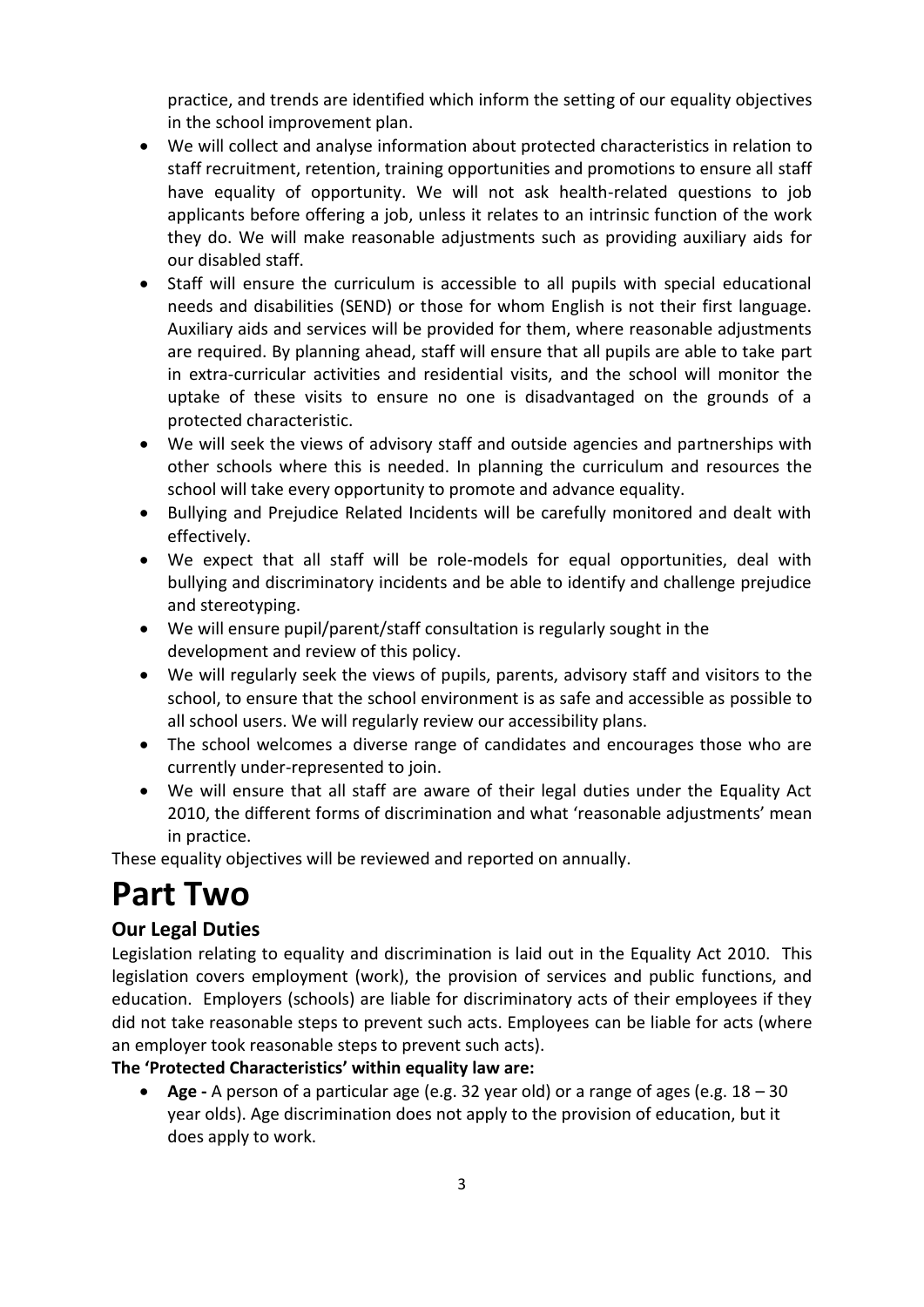- **Disability -** A person has a disability if s/he has, or has had, a physical or mental impairment which has a substantial and long-term adverse effect on their ability to carry out normal day-to-day activities. It includes discrimination arising from something connected with their disability such as use of aids or medical conditions. HIV, multiple sclerosis and cancer are all considered as disabilities, regardless of their effect.
- **Gender reassignment -** A person (usually with 'gender dysphoria') who is proposing to undergo, is undergoing or has undergone gender reassignment (the process of changing physiological or other attributes of sex, therefore changing from male to female, or female to male). 'Trans' is an umbrella term to describe people with this 'Gender Identity'. 'Intersex' or 'Third Sex' is not covered by the Act but the school will treat Intersex children with the same degree of equality as children with gender dysphoria. Children as young as five may begin to show signs of gender dysphoria and therefore it is relevant in any school environment.
- **Marriage and civil partnership –** Marriage and civil partnership discrimination does not apply to the provision of education, but it does apply to work.
- **Pregnancy and maternity -** Maternity refers to the period of 26 weeks after the birth (including still births), which reflects the period of a woman's Ordinary Maternity Leave entitlement in the employment context. In employment, it also covers (where eligible) the period up to the end of her Additional Maternity Leave.
- **Race -** A person's colour, nationality, ethnic or national origin. It includes Travellers and Gypsies as well as White British people.
- **Religion and belief -** Religious and philosophical beliefs including lack of belief. Generally, a belief should affect your life choices or the way you live for it to be included in the definition. Religion and belief discrimination does not prevent a school from carrying out collective worship or other curriculum-based activities, but pupils may withdraw from acts of collective worship.
- **Sex -** A man or a woman.
- **Sexual orientation -** A person's sexual orientation towards the same sex (lesbian or gay), the opposite sex (heterosexual) or to both sexes (bisexual). Although children may not identify as gay or lesbian when very young, promotion of sexual orientation equality is as relevant in a primary school environment as it is in a secondary school. For example, a child may have an older sibling or parent who is gay. Children may experience friends 'questioning' or 'coming out' when they are in secondary school or college. Schools with a particular religious ethos cannot discriminate against lesbian, gay or bisexual pupils. It is also unlawful to discriminate because of the sex, race, disability, religion or belief, sexual orientation or gender reassignment of another person with whom the pupil is associated. So, for example, a school must not discriminate by refusing to admit a pupil because his parents are gay men or lesbians. It would be race discrimination to treat a white pupil less favourably because she has a black boyfriend.

#### **'Prohibited Conduct' (acts that are unlawful):**

- **Direct discrimination**  Less favourable treatment because of a protected characteristic.
- **Indirect discrimination**  A provision, criteria or practice that puts a person at a particular disadvantage and is not a proportionate means of achieving a legitimate aim.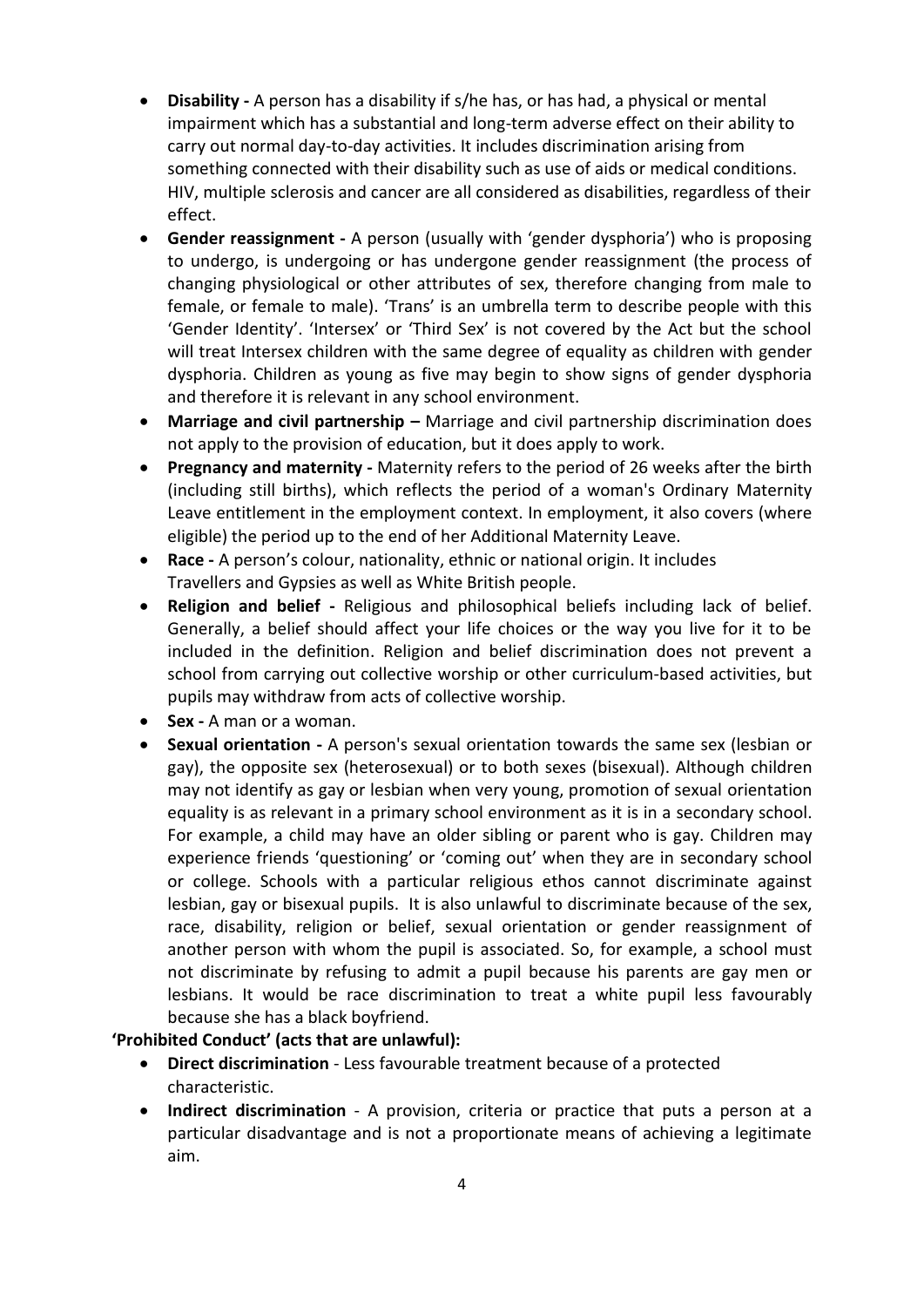- **Harassment**  Conduct which has the purpose or effect of violating dignity or creating an intimidating, hostile, degrading, humiliating or offensive environment. It includes harassment by a third party (e.g. customer or contractor) in the employment context.
- **Victimisation**  Subjecting a person to a detriment because of their involvement with proceedings (a complaint) brought in connection with this Act.
- **Discrimination arising from disability**  Treating someone unfavourably because of something connected with their disability (such as periods of absence from work or medical conditions) **and failure to make reasonable adjustments.**
- **Gender re-assignment discrimination**  Not allowing reasonable absence from work for the purpose of gender-reassignment in line with normal provision such as sick leave).
- **Pregnancy/maternity related discrimination**  Unfavourable treatment because of pregnancy or maternity. It includes unfavourable treatment of a woman or girl because she is breastfeeding.
- **Discrimination by association or perception**  For example, discriminating against someone because they "look gay", or because they have a gay brother; discriminating against someone because they care for a disabled relative. Schools are allowed to treat disabled pupils more favourably than non-disabled pupils, and in some cases are required to do so, by making reasonable adjustments to put them on a more level footing with pupils without disabilities.

#### **Public Sector Duties (applies to schools):**

A school must, in the exercise of its functions, give due regard to the need to (in relation to protected characteristics above):

1. Eliminate discrimination, harassment, victimisation and any other prohibited conduct.

2. Advance equality of opportunity (remove or minimise disadvantage; meet people's needs; take account of disabilities; encourage participation in public life).

3. Foster good relations between people (tackle prejudice and promote understanding). In practice, 'due regard' means giving relevant and proportionate consideration to the duty, so decision makers in schools must have due regard when making a decision, developing a policy or taking an action as to whether it may have implications for people because of their protected characteristics.

#### **Reasonable Adjustments and Accessibility Plans (Schedule 10)**

Schools are required to:

- Take reasonable steps to avoid disadvantage caused by a provision, criteria or practice or a physical feature that puts a disabled person at a substantial disadvantage compared to a non-disabled person. This involves removing or avoiding a physical feature, for example steps and lifts.
- Take reasonable steps to provide auxiliary aids/services.
- Provide information in an accessible format.
- Develop and implement (by allocating appropriate resources) Accessibility Plans which will:
- 1. Increase disabled pupils" access to the school curriculum
- 2. Improve the physical environment
- 3. Improve provision of information.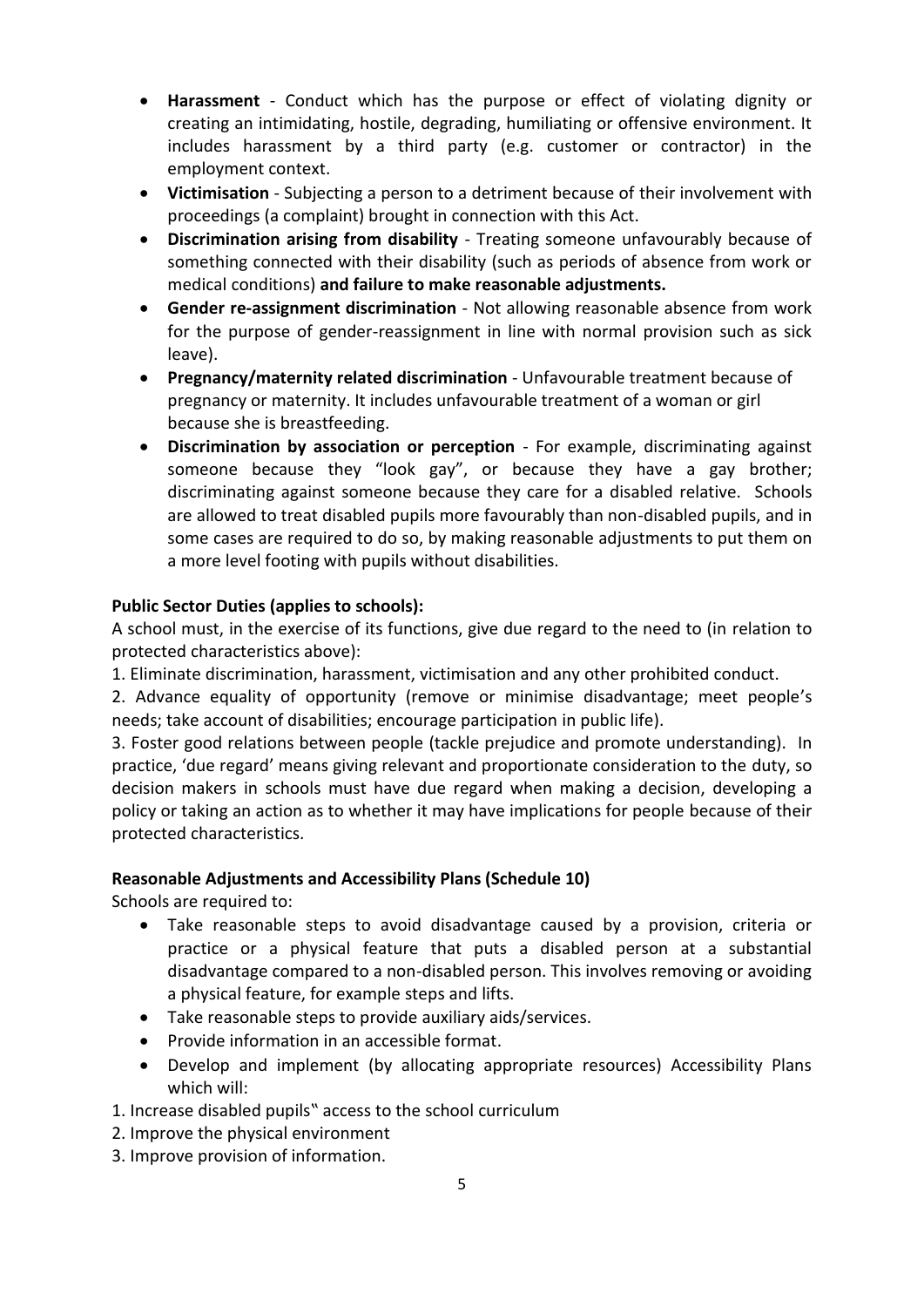The duty is an anticipatory and continuing one that schools owe to disabled pupils generally, regardless of whether the school knows that a particular pupil is disabled or whether the school currently has disabled pupils. The school will need to plan ahead for the reasonable adjustments that it may need to make, working with the **relevant admissions authority** as appropriate.

The Education and Inspections Act 2006 introduced a duty on all maintained schools in England to promote community cohesion. Aspects of educational legislation have also promoted equal opportunities, for example the Education Act includes a duty for local authorities to educate children with special

educational needs in mainstream schools wherever possible.

#### **Responsibilities**

#### **Governing Body**

- Ensure that the school complies with equality-related legislation.
- Ensure that the policy and its procedures are implemented by the Principal.
- Ensure all other school policies promote equality.
- Give due regard to the Public Sector Equality Duty when making decisions.

#### **Principal**

- Implement the policy and its related procedures.
- Make all staff aware of their responsibilities and provide training as appropriate to enable them to effectively deliver this policy.
- Take appropriate action in any case of actual or potential discrimination.
- Ensure that all staff understand their duties regarding recruitment and providing reasonable adjustments to staff. It is unlawful for an employer to enquire about the health of an applicant for a job until a job offer has been made, unless the questions are specifically related to an intrinsic function of the work - for example ensuring that applicants for a PE teaching post have the physical capability to carry out the duties. Schools should no longer require job applicants to complete a generic health questionnaire. Neither should a school seek out past sickness records until they have made a job offer.
- Ensure that all staff and pupils are aware of the process for reporting and following up bullying and prejudice-related incidents.

#### **All staff**

- Enact this policy, its commitments and procedures, and their responsibilities associated with this policy.
- Deal with bullying and discriminatory incidents, and know how to identify and challenge prejudice and stereotyping.
- Promote equality and good relations and not discriminate on any grounds.
- Attend such training and information opportunities as necessary to enact this policy and keep up to date with equality legislation.
- To be models of equal opportunities through their words and actions.

#### **Pupils**

Refrain from engaging in discriminatory behaviour or any other behaviour that contravenes this policy.